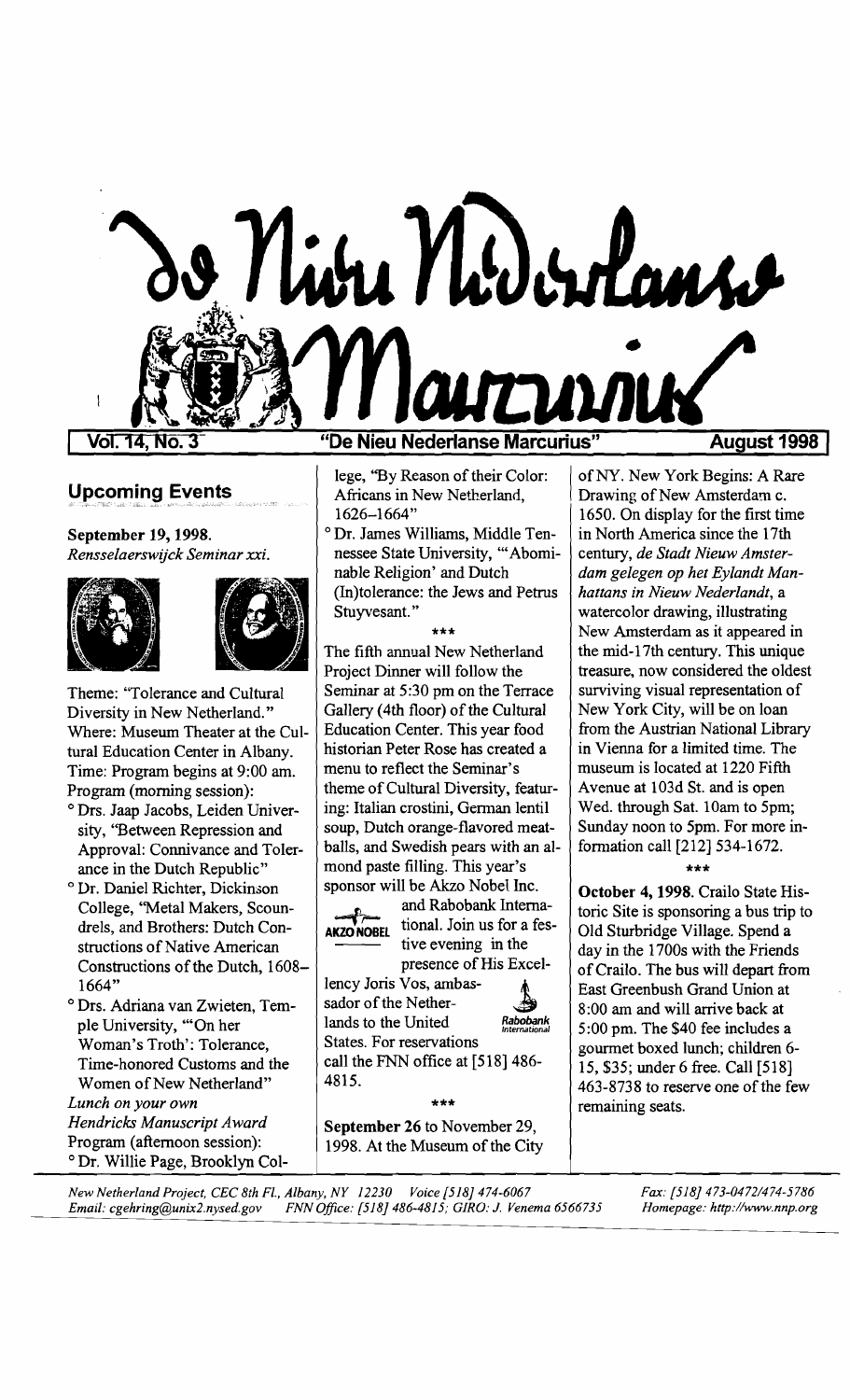## **D e Ni eu N eder l an se M ar cu r i u s** • **2**

**October 15, 1998**. "New York Begins" is a public program at the Museum of the City of NY based on the drawing, which was found at the Austrian National Library (see Sept. 26 above). The program



[black and white copy of watercolored original]

will feature a session on "Cartography: Early Mapping Techniques" at 5:30, followed by a reception from 6:30-7:00. After the reception four scholars will present their views on "Life and Culture in New Amsterdam." Advance registration is required, call [212] 534-1672, ext. 257. Admission is free.

#### **\*\*\***

**October 16, 1998**. The Seventeenth Peter Stuyvesant Ball will be held at the Waldorf–Astoria in NYC. This year's black-tie extravaganza for the benefit of a student exchange program between the Netherlands and the USA will feature music by The Drifters, the Bob Hardwick orchestra, and after midnight a Caribbean Steel Band. Festivities will only end around sunrise after a breakfast with *bitterballen*. For further information please contact Mrs. Age Diedrick at [212] 355–6363.

**\*\*\***

**November 9, 1998**. The Harvard Club, in conjuction with the Acorn Foundation, is arranging a lecture program on colonial Dutch history. The event will feature a viewing of

the film "Under Two Flags" about Dutch New York. For more information contact Gary Shapiro, Harvard Club, 27 West 44 Street #50, NY, NY 10036; tel: [212] 691- 6720; email: [gshapirony@aol.com](mailto:gshapirony@aol.com)

### **News**

The Hendricks Manuscript Award committee is pleased to announce that the 1998 winner is Dr. Paul Otto of Dordt College in Sioux Center, Iowa. Otto's prize-winning dissertation is entitled: "New Netherland Frontier: Europeans and Native Americans along the Lower Hudson, 1524–1664." Dr. Otto will accept the award at the Seminar on September 19.

**\*\*\***

The Manuscript and Special Collections section of the New York State Library will be closed to the public September 14-18. The closing is for processing and inventory work related to the movement of certain collections. Telephone calls will be accepted, but reference answers will not be provided until the following week. No reference will be provided on site and no materials will be retrieved for use during the week. Photoduplication services will not be available during the week. The New York State Archives and Records Administration will be open for research during regular hours. The New York State Library on the 7th floor of the Cultural Education Center is not affected by this closing and will be open during regular hours.

## **Websites**

Have you been trying to reach an official concerning Dutch agriculture, health, justice, transportation? Have you wondered why the Dutch flag is red, white, and blue? Then consult the informative website of the Royal Netherlands Embassy: [<www.netherlands-embassy.org>](http://www.netherlands-embassy.org) **\*\*\***

If you would like to know more about the Netherlands' relationship to the world, then visit "The Permanent Mission of the Kingdom of the Netherlands to the United Nations at: [<www.undp.org/missions/](http://www.undp.org/missions/netherlands) [netherlands>](htp://www.undp.org/missions/netherlands)

### **Publications**

*De Geschiedenis van de West-Indische Compagnie (1621-1791): Kooplieden, Kapers en Kolonisten*. This history of the West India Company covers the entire Atlantic region from the Gold Coast of Africa to Brazil, from Angola to New Netherland on seven CD's, including informative background narratives, interviews with historians, and period music.

#### **WIC on CD**

The discs come in an attractive box which also contains a copy of the West-Indische Paskaert (Universiteitsbibliotheek Amsterdam) and two booklets, containing historical background and production information. This VPRO -OVT production is available for ƒ 65 at *gironummer* 444 600 in the name of VPRO in Hilversum; mention: CD WIC. The CD box set can also be

*New Netherland Project, CEC 8th Fl., Albany, NY 12230 Voice [518] 474-6067 Fax: [518] 473-0472/474-5786 Email: [cgehring@unix2.nysed.gov](mailto:cgehring@unix2.nysed.gov) FNN Office: [518] 486-4815; GIRO: J. Venema 6566735 Homepage: http://www.nnp.org*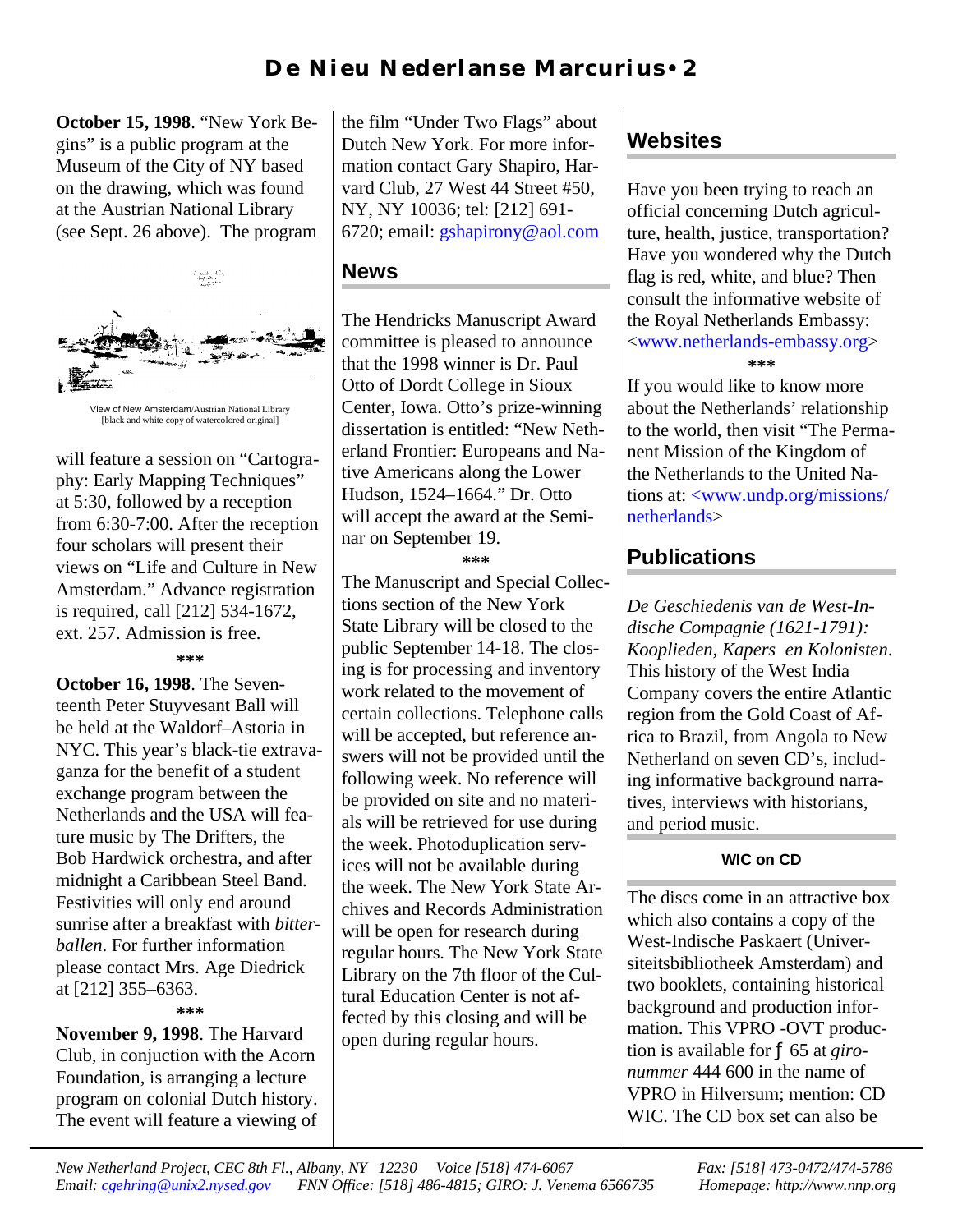ordered directly from VPRO Postbus 11, 1200 JC Hilversum, Netherlands.

**\*\*\***

Have you ever been involved in a discussion about Dutch contributions to the growth and development of America and wished you just had more compelling facts to prove your assertions? If you have suffered from such paucity concerning the argument whether our Declaration of Independence was influenced or inspired by the abjuration of the oath to Philip II, then help is at hand. Stephen E. Lucas has written an exhaustive and balanced analysis of the question, entitled: "The *Plakkaat Van Verlatinge*: A Neglected Model for the American Declaration of Independence." The article appears in a publication entitled: *Connecting Cultures, The Netherlands in Five Centuries of Translatlantic Exchange*, edited by Rosemarijn Hoefte and Johanna C. Kardux, VU University Press, Amsterdam, 1994. The volume also contains sixteen other articles by both Dutch and American scholars.

# **News from the FNN**

Compelled by steadily increasing expenses, the Board of Trustees voted on March 18, 1998, for the first time in the existence of the Friends of New Netherland to raise the annual single membership dues to \$35.00 and the family membership dues to \$60.00. For new members, this change has gone into effect on July 1, 1998. For continuing members, the increase will begin with their January 1999 renewal.

 On June 20, 1998, the Senate House State Historic Site in Kingston, NY, was the setting for the Alice P. Kenney Award ceremony and membership meeting. The hospitality of the Senate House helped make this event, which drew about 75 attendees, a successful one. After a concert by the group *Kat in 't Seyl* and refreshments, Dr. David W. Voorhees, editor of De Halve Maen, director of the Leisler Papers, and earlier recipient of the Friends of New Netherland's Hendricks Manuscript Award, received this year's Kenney Award from Mrs. Carol Hageman, vice-president of the Friends' Board of Trustees, and Dr. Charles Gehring, director of the New Netherland Project. In his acknowledgment, Dr. Voorhees called for support to identify, preserve, and index Dutch manuscripts in New York archives.

 During the summer, the Executive Board of the Friends of New Netherland has met twice. The monthly Board of Trustees meetings will resume in October, and the Annual Meeting has been scheduled for January 23, 1999.

## **Te koop**

The FNN announces a new product for sale at our website. Historic Treats of the Hudson Valley is a boxed set of eight cards and envelopes portraying four images of the foods and and customs of the Valley's settlers, going back to the era of New Netherland. Description and recipe are included on the back of each card. For color images of the cards visit our ["Boutique"](http://www.nnp.org/fnnstore/boutique.html) at <www.nnp.org>.

# **Totidem Verbis**

And now for something completely different. In past issues this section has featured translations, commemoration of historical events, chronologies etc; however, as a change of pace  $I<sup>'</sup>$  thought that it would be interesting to do something on one of my favorite subjects: food. What better source for such a topic than our very own Peter Rose, food historian. It also gives me a chance to introduce a new magazine called *The Valley Table*, *the Magazine of Hudson Valley Farms, Food and Cuisine*. Peter Rose's article appears in issue number 1 / August-October 1998. Subscription is \$20.00 per year, payable to The Valley Table, PO Box 2173, Middletown, NY 10940.

The Dutch Oven Defense by Peter C. Rose



A national, well-respected cooking magazine, recently pondering the question of why a Dutch oven is called

Dutch, responded that "for some time, the best cast iron came from Holland and the pots were therefore referred to as Dutch oven." In a subsequent issue, a reader wrote that, as an adjective, Dutch often means "false" or "imitation" (as in "Dutch courage" or "Dutch treat") and thus concluded that "a Dutch oven has many uses of an

oven but is not an oven."

This got my Dutch hackles up. As a food historian who has spent the last 15 years or so researching the Dutch culinary influence, I need to set the record straight.

A Dutch oven is called that because it was first used in the Netherlands. English-speaking people referred to